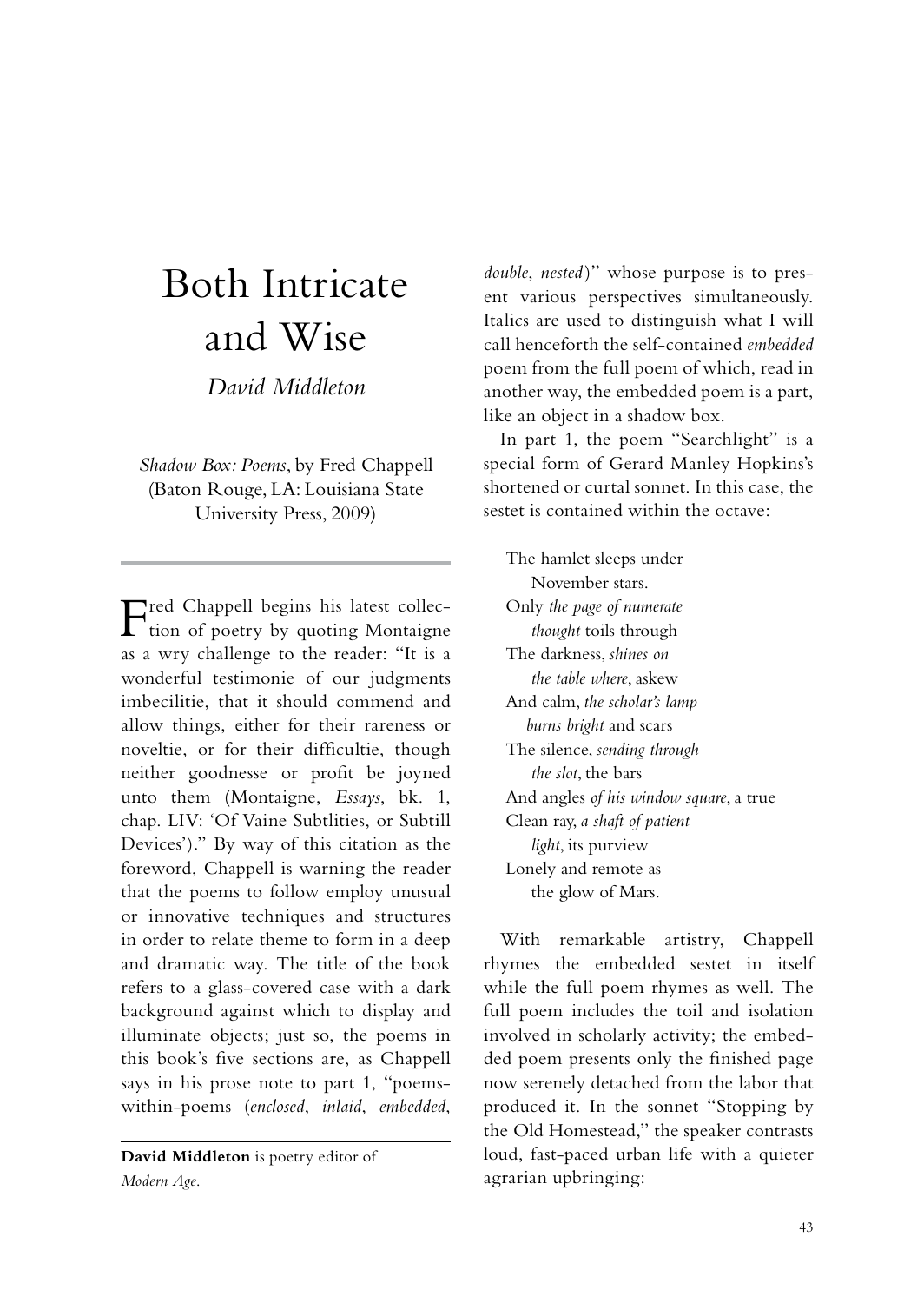The Interstate is audible from here. Five miles east, its low autonomous hum disturbs *the stillness that then stood*, the calm you found *when you came here last time*, eight years ago, *climbing the same hard road* you toiled in youth *that slants a steeper grade* today, this path *by the twisted apple tree* whose shadow tensely *holds a darker tone*. You breathe harder *than when you stopped to see* this farm back then, where *claims your life had made* against the future *and never paid to own* decayed. Old times *shriveled and largely gone*, you think, and trudge all down the hill to find your Chevy rust-eaten, blind, jacked up on cinder blocks.

Here, the full poem includes personal and historical details—the interstate, the eight years, the Chevy—while the embedded poem distills the essence, the embodied theme, in language that reveals a mythic pattern recessed within the full poem. Such embedding works in another manner when two radically different perspectives are held in dramatic tension in "The Caretakers":

We tend the grave of the broken son of man. We keep the silent house without a hearth Wherein *the man with vacant stare* and gaptooth grin Calmly *searches his gleamless night* of earth, Aloof, *in sober, patient state* alone,

Bemused, *aware or unaware* of stone That spells *his name and final date*. Again, Fresh flowers *stand boldly in the light* cold rain Amid the winds that scour down from the north. We are the grass, the rain. We are the sun.

The full poem is spoken by and seen from the perspective of the grass, rain, and sun; the embedded poem is seen from the very different perspective of the dead man within his buried coffin. Finally, from part 1, in another subtle employment of the shadow box, the poem "Narcissus and Echo" counterpoints Narcissus's selfregard with a brief, fragmentary answer by Echo. Echo's italicized responses can be read over against the lines they end, and they also make a poem in and of themselves when read down the page.

Shall the water not remember *Ember* my hand's slow gesture, tracing above *of* its mirror my half-imaginary *airy* portrait? My only belonging *longing*, is my beauty, which I take *ache* away and then return as love *of* of teasing playfully the one being *unbeing*. whose gratitude I treasure *Is your* moves me. I live apart *heart* from myself, yet cannot *not* live apart. In the water's tone, *stone?* that shining silence, a flower *Hour*, whispers my name with such slight *light*, moment, it seems filament of air, *fare* the world become cloudswell. *well*.

Part 2 begins with another guiding prose note by Chappell. This part will "center upon visual images" and make use of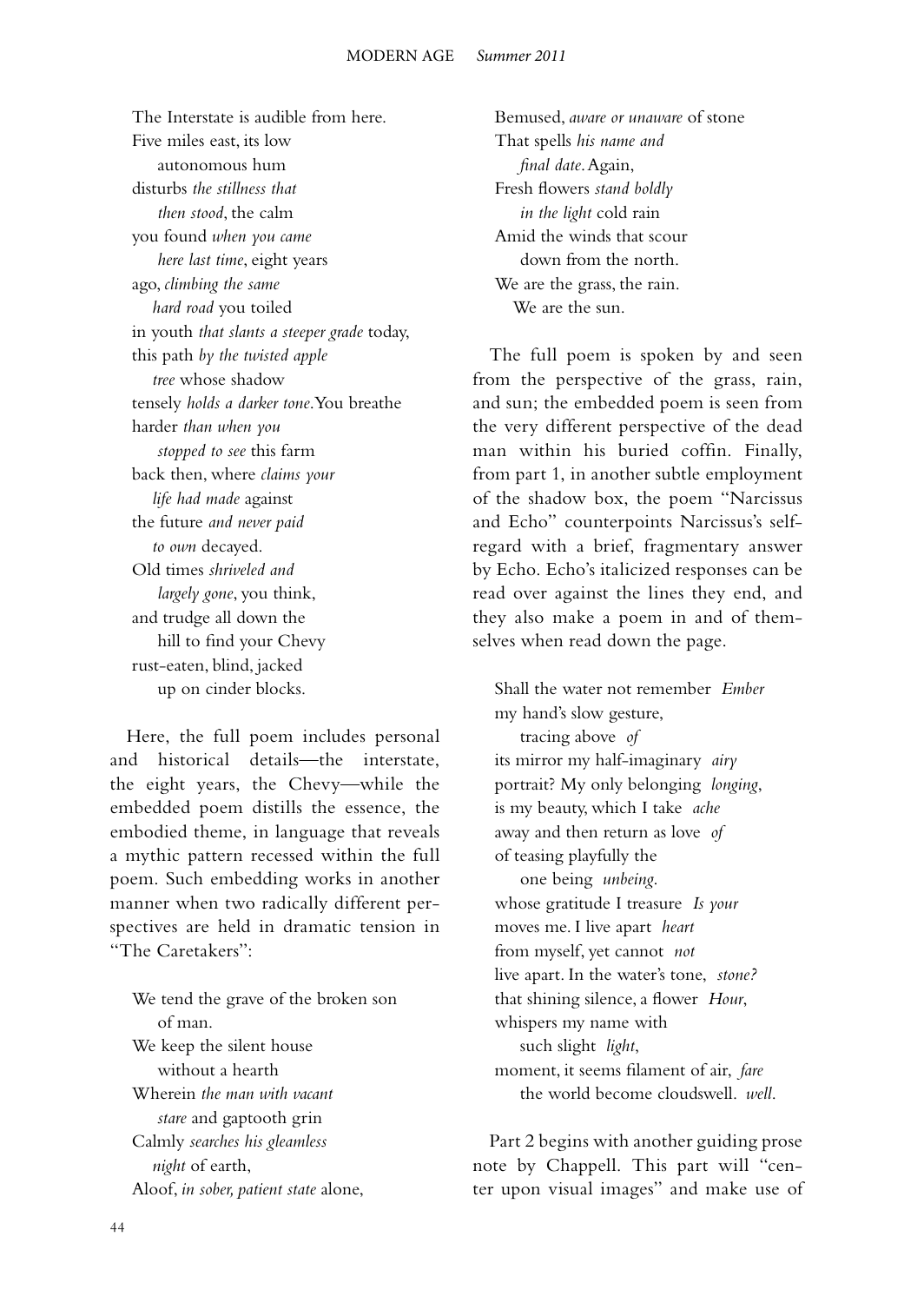close-ups and longer shots as in a film. With its punning title, the poem "Cross Sticks" (acrostics) has lines whose first and last boldfaced letters spell vertically the name of the Virginian poet Dabney Stuart. The historically close-up images are in stanza 1; the historically longer-shot images are in stanza 2. The crossed sticks seem to be the opposing perspectives of Stuart and Chappell on the one hand and contemporary Americans on the other. The poem is about the loss of historical memory:

**Don't Look Back**, your early title advise**d**, **A**n irony that our Americ**a B**elieves implicitly. The country clu**b**, **N**eon fast-food strip, tanning salo**n**, **E**merge from seeming nowhere into tim**e**, **Y**oung for an hour, frowsy for a da**y**.

**S**o soon our images effloresce and pas**s T**hat we who try to fix them to a poin**t U**nderstand that San Pietro, Dacha**u**, **A**nzio, inconceivable Iwo Jim**a**, **R**est forgotten, their shrieking, mortal hou**r T**ransfigured to silence in the silent nigh**t**.

The very skill and informed intelligence needed to make this double acrostic poem work are an implicit commentary on the historical unawareness of so many Americans today. Complementing such a poem on the current scene is "Passage," an evocative depiction of a pond at night in which the distant moon and stars are brought close to us by way of reflection on the water:

The solemn pond displays the summer night

Perfect in the rondure of its speculum, The sky set out in order, light by light. Serenely *a muskrat noses through* the lines Of stars; *the cool reflective moon* sways in The water *that trembling languidly* but once Now settles, *steadies itself again*, and shines Impassive *within the astonished O*, again Moveless, *upon the water's plane* immense. Something has happened in the world this night Of rare consequence for some time to come, Whether or not it alters the final sum.

The full poem is precisely descriptive yet also subtly suggestive of philosophical concerns such as the relation between movement and stasis, a thing and its reflection, order and chaos, cause and effect, an experience and the understanding of the experience, beginnings and endings. The embedded haiku-spirited poem presents the central action of the full poem without commentary or interpretation. There are many other excellent poems in part 2, including the poem "Janus" whose thin embedded poem serves like a long hinge on a swinging double door, but a final exhibit here will be "Once, Something, Never." Its title plays off Robert Frost's poem "For Once, Then, Something" about looking for, perhaps momentarily glimpsing, and then trying to understand an elusive thing in the bottom of a well. Chappell's poem gives two interpretations of what Ezra Pound called a "magic moment":

It lingers beyond the threshold of recall,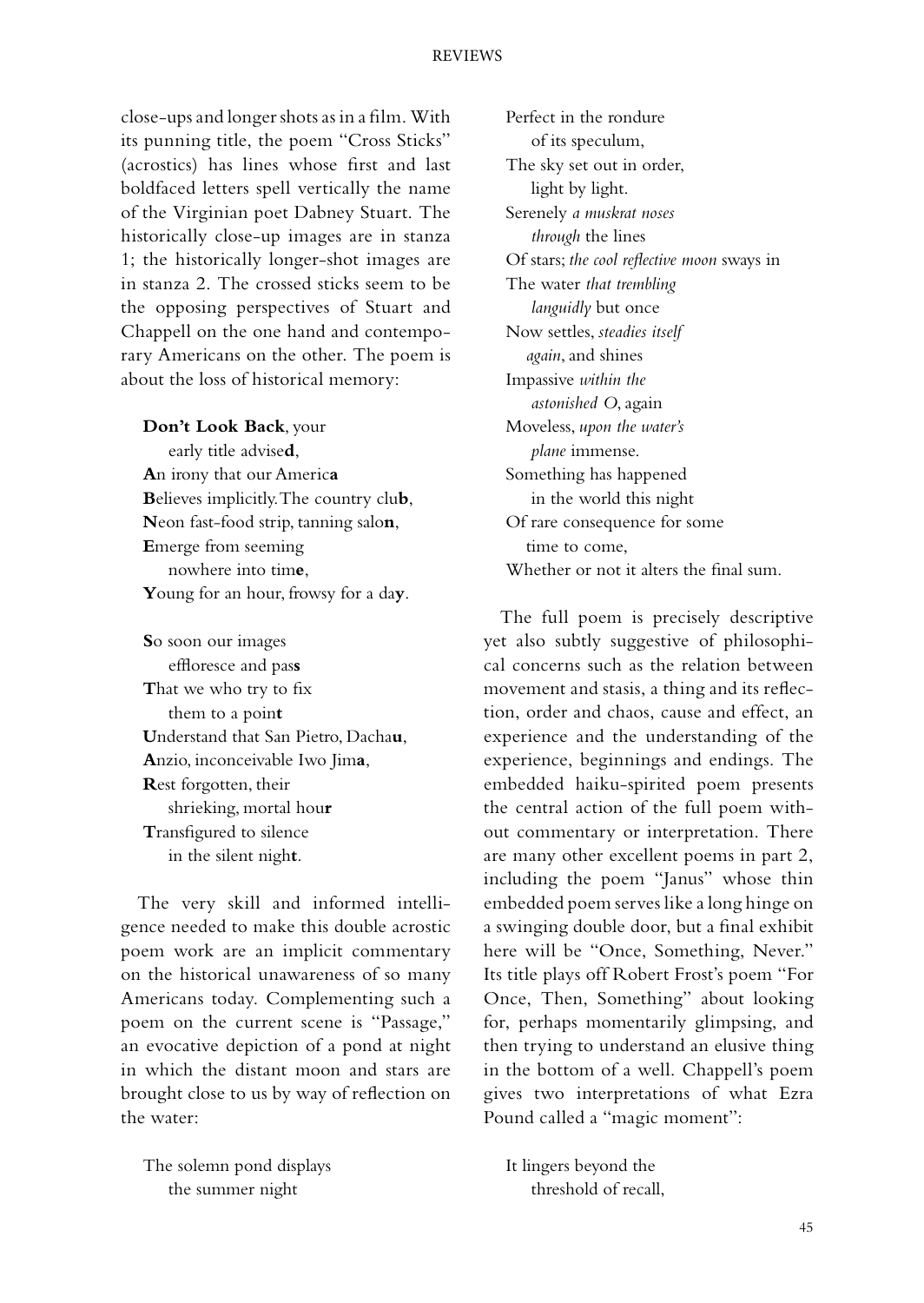an incident that was no incident, a moment *something like a knothole* in a wall of pine, *within the striate grain* an opening, rupture *of the swift flow of days* which sped unhalted, *that gave a placket glimpse* of happening complete, *of one bright image that stamps*, even now vivid, *with its moment of amaze*. It fled at once, *its joy upon the brain* a glow expired, *and the ever yearning soul* has fed upon what was only a presentiment of something that was that never was at all.

In this case the full poem doubts the reality of the magic moment, whereas the embedded poem evokes that moment in such a way as to affirm its reality. Such a vacillating tension between belief and disbelief is perhaps a more comprehensive presentation of the experience of such moments than choosing one viewpoint finally and definitely over the other.

Part 3 of *Shadow Box* concerns reliquaries—both actual and figurative. In "The Opulent Reliquary" a humerus from John the Baptist is reverently defined as such in the embedded poem while the full poem is more skeptical: "This reliquary was cast of silver and gold/ In fourteenth-century Aachen. I am told / It hath performed many a miracle /For those who have lost faith or fallen ill. / / Why then could it not prevent such harm/To him who lost his head before his arm?" Thus doubt and faith are nicely balanced. "The Re-Emended Reliquary" pokes gentle fun at the process of identifying a relic:

The structure of this silver countenance

Is known: *Inside the visage of gold* enchased With gems *there stands a core of wood* to support The mask, *enclosing the saintly skull*, all grin And socket, *of the fulgent*,  *haloed head* that once Was that *of James, as we were told* this past Decade *in the stately papal bull*. Report Now comes it is St. Matthew's once again.

Here the embedded poem is a relic inside the reliquary of the full poem, which, like a shadow box, casts an angled light on the identity of the relic held within. Too long to quote here in full, "A Conceit," appropriately written in the demanding Sapphic stanza, envisions the fragments of Sappho's poetry as relics contained within the reliquary of scholarly apparati. Stanza 2 is as follows: "Picture that massive volume of thought as costly container, /Gold and enamel ornate with fine filigree, / Sappho's tense lines all nested within like bones of the saintly, /Patient for worship by loveaddled women and men." Lines from Sappho are also translated and embedded in the poem.

The poems in part 4, as the note to this section indicates, are poems of counterpoint in which "a debate or dialectic is established between the two 'melodic' lines, but these dissensions or complementaries are designed to produce a final harmony." The poems range widely over many topics: spirit and body, knowing and not knowing, friendship (his view and hers), telling secrets and not telling, stasis and permanence. "Bachsmusik" presents two views of Bach, the full poem being critical in the voice of one detractor and the embedded poem affirming in a voice of general acclamation: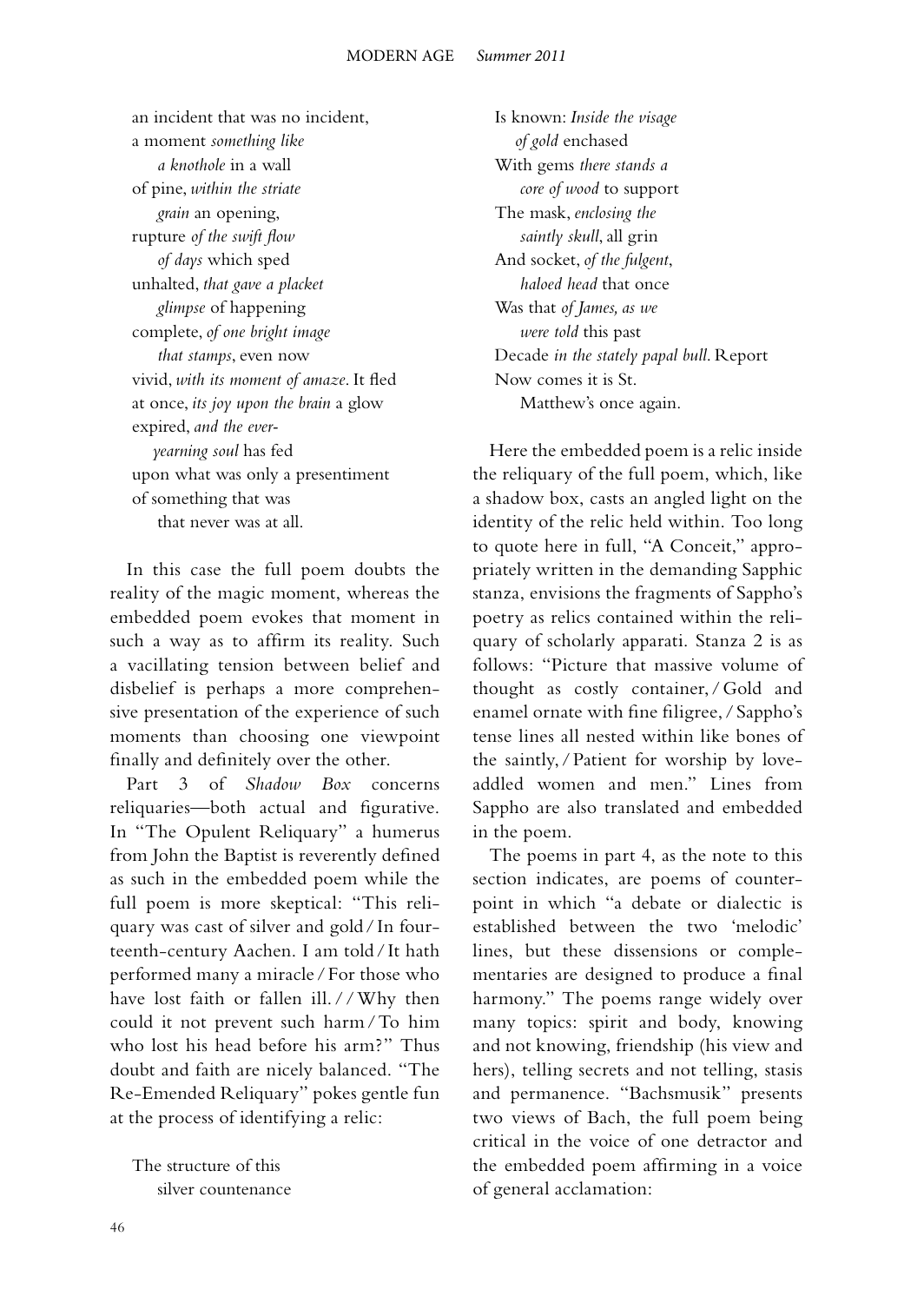"His concertos make me dizzy," said Hermann Broch, "And all those dense chaconnes of J. S. Bach. I feel *the lines crisscross* and then they go Apart; *and then crosscriss* till vertigo Ensues, and then *the notes will pass* each other Like swifts in flight *and now repass* another Time and place *and tightly weave*, disjoin, Return again *and interweave*, in line On line on line, *like cresting wave* advancing Beachward to crowd *on tumbling wave*, all dancing, Leaping, retreating, surging forward, back, Until I feel quite ill," said Hermann Broch.

Like several other poems in this section, "Counterpoint" presents interwoven voices—here, those of stone and water that show how the eternal is reflected both in stasis (the rock) and change (the water):

Stone. *Water*.

 1 I have attested all that I may be: *but all that I may be is yet to know;* what you find in me is as you see; *thwarted, I find out strange ways to flow;* here stand I image of eternity; *where once I was I am never now*.

## 2

*My surface recreates the land and sky;* who mirrors not, that being is content;

*I show things moving yet they pass not by;* and I am I and need no other consent; *I change and change but hold my identity;*

I keep my strength when all beside is spent.

The final poem in part 4, "Duet," addresses the poetic artistry displayed in poems such as the ones in this book:

Author. *Book*.

Go, little flustered one, and tell *what things are beneath, beyond* us beings whose timid senses fail *the world that lies on every hand*, our aspirations shall not quail, *our destinies shall not confound*.

*A steely wisdom I impart*, though it be only poetry, *confected with laborious art*, for those who have the means to see, *it carries sharp into the heart*, it lodges there until they die.

Surely "*steely wisdom*" and "*confected with laborious art*" are hallmarks of the poems in *Shadow Box*.

Part 5 brings this collection to a magnificent conclusion by quoting untranslated lines from two ancient Latin hymns and then translating and elaborating on those lines while also integrating, in sequence, the syllables from the Latin into the English lines of the poem. By way of such devices, Chappell demonstrates in the very essence of the poems themselves how Latin is embedded in English just as the past is embedded in the present. Here, reassembled from their separate positions in Hymn 1, are the words of the original hymn as translated by Chappell into English:

*Come, fecundive Ghost, Visit this worldly host, Flood with supernal grace Us, Your created race.*